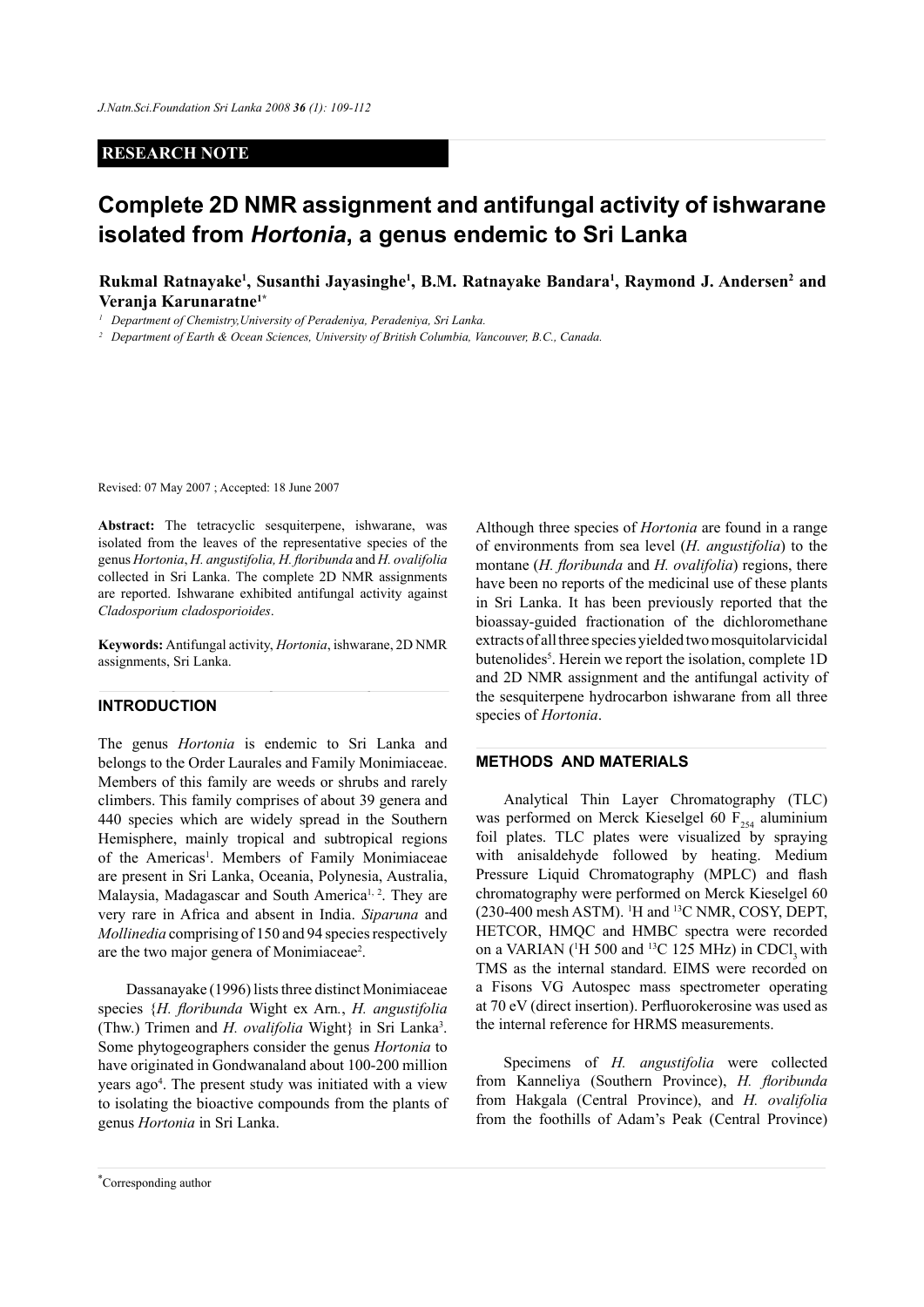in September 1998. The plants were identified by Dr. D.S.A. Wijesundara, Director, Royal Botanic Gardens, Peradeniya and voucher specimens were deposited at the National Herbarium, Peradeniya.

Air-dried, powdered leaves of *H. angustifolia* were extracted repeatedly into  $CH_2Cl_2$  (3 x 500 mL) at 27 °C. The combined CH<sub>2</sub>Cl<sub>2</sub> extract was concentrated *in vacuo*, to obtain brown oil (25 g). The oil was subjected to MPLC on Si gel [step gradient hexane to hexane/methanol  $(95:5)$ ] to give several fractions. The first fraction  $(2.26 g)$ showed antifungal activity. This was subjected to flash chromatography on silica gel (30 g) (eluent:  $CH_2Cl_2$ hexane, 1:1) to give ishwarane  $(100 \text{ mg})$   $(0.4\%)$  as a colourless oil. Similarly Ishwarane, was isolated from the leaves of *H. floribunda* and *H*. *ovalifolia* in comparable yields using identical chromatographic conditions. <sup>1</sup>H NMR (500 MHz,  $C_{6}D_{6}$ ); <sup>13</sup>C NMR (125 MHz,  $C_{6}D_{6}$ ): See Table 1; HRESIMS [M]<sup>+</sup>: 204.18785 (calculated for  $C_{15}H_{24}$ , 204.18780).

Antifungal assay was carried out on pure ishwarane (1 mg). An aqueous solution of benomyl, 50% w.p. {methyl 1-[(butylamino) carbonyl]-H-benzimidazol-2-ylcarbamate} (1 mg) were used in the assays for

**Table 1**: 1D and 2D NMR spectroscopic data of ishwarane

comparison purposes. TLC plates (silica gel  $PF_{254=366}$ 0.5 mm x 20 cm x 20 cm) were spotted with pure ishwarane and the aqueous solution of Benor eluted with  $CH_2Cl_2$ , and then air dried (overnight) to evaporate all traces of remaining solvents. A spore suspension of *Cladosporium cladosporioides* in Czapek-dox nutrient solution (CNS) was sprayed on to the plates and incubated in a moist chamber at 28±2 °C for two days. Diameter of the inhibition zones were measured<sup>6</sup>.

Conidia (5-7 d old) of *C. cladosporioides* were suspended in sterile distilled water and was passed through glass wool to remove mycelia. The conidia were washed three times by centrifugation (3 min at 3000 rpm) and resuspension of the resulting pellet in sterile distilled water. Conidia in the suspension were adjusted to about  $5x10^2$  mL<sup>-1</sup>. A series of solutions of the compound was prepared in 10% EtOH in water. Drops (10 µL) from each were placed on clean glass slides. Care was taken to apply the drops over a uniform area on the glass slides. The control was prepared without the compound. The glass slides were then incubated in a moist chamber for 6 h at room temperature. Germination was stopped at the end of the incubation period by adding a drop of lactophenol.

| Carbon       | $^{13}$ C    | <b>DEPT</b>                    | ${}^1\mathrm{H}$           | multiplicity<br>(J, Hz) | $H^{-1}H$              | HMBC                                         |
|--------------|--------------|--------------------------------|----------------------------|-------------------------|------------------------|----------------------------------------------|
| $\mathbf{1}$ | 33.9         | CH <sub>2</sub>                | a 0.93<br>b 1.52           | ${\bf m}$<br>m          | 1b, 2b<br>1a           | $\overline{2}$<br>2,5, 9, 10, 12             |
| 2            | 24.3         | CH <sub>2</sub>                | a 1.44<br>b 1.48           | ${\bf m}$<br>${\bf m}$  | 1b, 3a<br>1a           | $10\,$<br>$---$                              |
| 3            | 31.1         | CH <sub>2</sub>                | a 1.00<br>b 1.24           | br s<br>${\bf m}$       | 3b, 2a<br>3a           | 1, 4, 5, 2<br>1, 5                           |
| 4            | 38.9         | $\rm CH$                       | 1.52                       | ${\bf m}$               | 15                     | 15, 2                                        |
| 5            | 35.93        | $\mathbf C$                    |                            |                         |                        |                                              |
| 6            | 34.9         | CH <sub>2</sub>                | a 1.55<br>b 1.67           | br d<br>br s            | 6b, 7<br>6a            | 7, 11, 14<br>7, 8, 11, 14                    |
| 7            | 20.3         | CH                             | 0.48                       | br s                    | 8, 6a                  | 13, 5                                        |
| $\,$ $\,$    | 23.4         | $\rm CH$                       | 0.85                       | ${\bf m}$               | 7, 9a                  | 7, 13, 11                                    |
| 9            | 36.2         | CH <sub>2</sub>                | a 1.22<br>b 1.93           | br d<br>d(11.9)         | 9b, 8<br>9a            | 7, 8, 11<br>5, 8, 10, 11, 12                 |
| 10           | 44.2         | $\mathbf C$                    |                            |                         |                        |                                              |
| 11<br>12     | 22.7<br>39.5 | $\mathbf C$<br>CH <sub>2</sub> | $a \quad 0.97$<br>$b$ 2.05 | br d<br>d(11.9)         | 12 <sub>b</sub><br>12a | 1,5,7,9, 10, 11,13<br>5, 7, 8, 9, 10, 11, 13 |
| 13           | $20.5\,$     | CH <sub>3</sub>                | 1.18                       | $\mathbf S$             | $\,$ 8 $\,$            | 7, 8, 11, 12                                 |
| 14           | 17.0         | CH <sub>3</sub>                | 0.79                       | $\mathbf S$             | 6b                     | 4, 5, 6, 10                                  |
| 15           | $16.8\,$     | CH <sub>3</sub>                | 0.74                       | d(8)                    | $\overline{4}$         | 3, 4, 5                                      |

*March 2008 Journal of the National Science Foundation of Sri Lanka* **36** *(1) Journal of the National Science Foundation of Sri Lanka* **36** *(1)*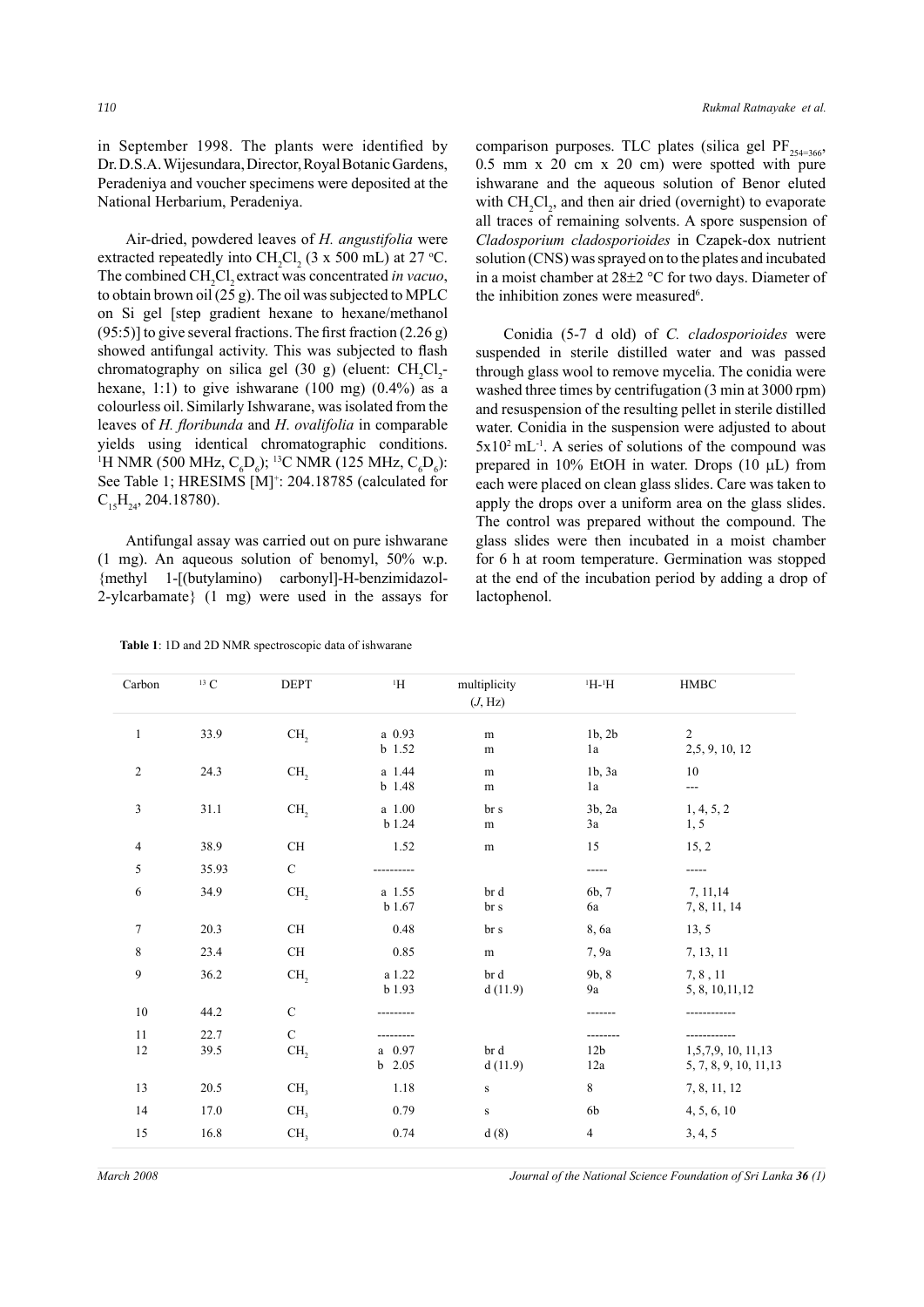Four randomly selected areas on each slide were observed under a microscope and germinated and non-germinated conidia were counted. Percentage germination was determined by using average values of the four replicates<sup>7</sup>.

## **RESULTS AND DISCUSSION**

Ishwarane was first isolated from the plants *Aristolochia indica*8 and *Cembopentalum penduliflorum*<sup>9</sup> . It has been isolated from the essential oils of *Bixa orellana*10, *Corallocarpus epigaeus*11 and *Piper fulvescens*12. Its structure was elucidated 35 years ago by chemical transformations and spectroscopic techniques $8,9,13$ (Figure 1). The oxygenated derivatives ishwarol<sup>14</sup> and ishwarone<sup>15</sup> have been reported from the essential oils of *Aristolochia indica* and more recently, ishwarol B was isolated from the essential oils of *Cedrelopsis grevei*16.

Ishwarane  $(C_{15}H_{24}$ , M<sup>+</sup> 204.1) was isolated from the  $CH_2Cl_2$  extracts of the leaves of all three species of *Hortonia* in identical yields by MPLC followed by column chromatography and was subjected to a full set of 1D and 2D NMR experiments (Table 1).

Interestingly, it showed antifungal activity against *C. cladosporioides* (Table 2). A recent report showed that the essential oil from *Piper guineense* from Nigeria containing ishwarane inhibited the growth of *Pseudomonas aeruginosa* UCH 655 strain<sup>17</sup>. The occurrence of ishwarane in all the representative species in the genus *Hortonia* is of chemotaxonomic significance.

**Table 2:** Antifungal activity of ishwarane against *C. cladosporioides*

| Compound           | Diameter (mm) of the<br>Inhibition zone <sup>a</sup> | $%$ Germination $b$ |
|--------------------|------------------------------------------------------|---------------------|
| Ishwarane          | 23                                                   | 2.5                 |
| Control<br>(Benor) | 37                                                   | $\mathbf{0}$        |

<sup>a</sup> In the TLC bioassay

<sup>b</sup> Spore germination assay at 6.25 ppm. Concentrations higher than 6.25 ppm produced zero germination. The control benomyl {methyl-1- (butylcarbonyl)-2- benzimidazolecarbamabamate} produced 0% germination at all concentrations.



**Figure 1:** Ishwarane (numbering of carbons according to Joulain and Konig<sup>18</sup>)

#### **References**

- 1. Leitao G.G., Soares S.S.V., de Barros T., Brito M. & Monache F.D. (2000). Kaempferol glycosides from *Siparuna apiosyce*. *Phytochemistry* **55**: 679-682.
- 2. Claros B.M.G., da Silva A.J.R., Vasconcellos M.L.A.A., de Brito A.P.P. & Leitao G.G. (2000). Rotundifolides A and B, two new enol-derived butenolactones from the bark of *Litsea rotundifolia* var. *Oblongifolia. Phytochemistry* **55**: 859-862.
- 3. Dassanayake M.D. (1996). *A Revised Handbook to the Flora of Ceylon,* Volume X; Oxford & IBH Publishing Co. Pvt. Ltd., New Delhi, pp. 282-285.
- 4 Jayasekara R. (1997). *Arjuna`s Atlas of Sri Lanka*. (Eds. T. Somasekaram, M.P. Perera, M.B.G. de Silva & H. Godellawatte pp. 36. Arjuna Consulting Co. Ltd., Dehiwala.
- 5. Ratnayake R., Karunaratne V., Ratnayake Bandara B.M., Kumar V., MacLeod J.K., Simmonds P. (2001). Two new lactones with mosquito larvicidal activity from three *Hortonia* species. *Journal of Natural Products* **64**: 376- 378.
- 6. Klarman W.L. & Stanford J.L. (1968). Isolation and purification of an antifungal principle from infected soybeans. *Life Sciences* **7**: 1095-1103.
- 7. Anon (1943). In: Slide germination evaluating fungicides. *American Phytopathological society, Committee on standardization of fungal tests* **33**: 627.
- 8. Govindachari T.R., Mohamed P.A., Parthasarathy P.C. (1970). Ishwarane and aristolochene, two new sesquiterpene hydrocarbons from *Aristolochia indica. Tetrahedron* **26**: 615.
- 9. Teng L.C. & DeBardeleben J.F. (1971). A novel tetracyclic sesquiterpene from the oil of Orejuela of *Cymbopetalum penduliforum* (Dunal). *Experientia* **15**: 27(1):14-5.
- 10. Lawrence B.M. & Hogg J.W. (1973). Ishwarane in *Bixa orellana* leaf oil. *Phytochemistry* **12**: 2995.
- 11. Gupta J., Ali M., Pillai K.K., Velasco-Negueruela A., Perez-Alonso M.J. & Gomez Contreas F. (1997). Isolation and structure elucidation of ishwarol B. *Journal of Essential Oil Research* **9**: 667.